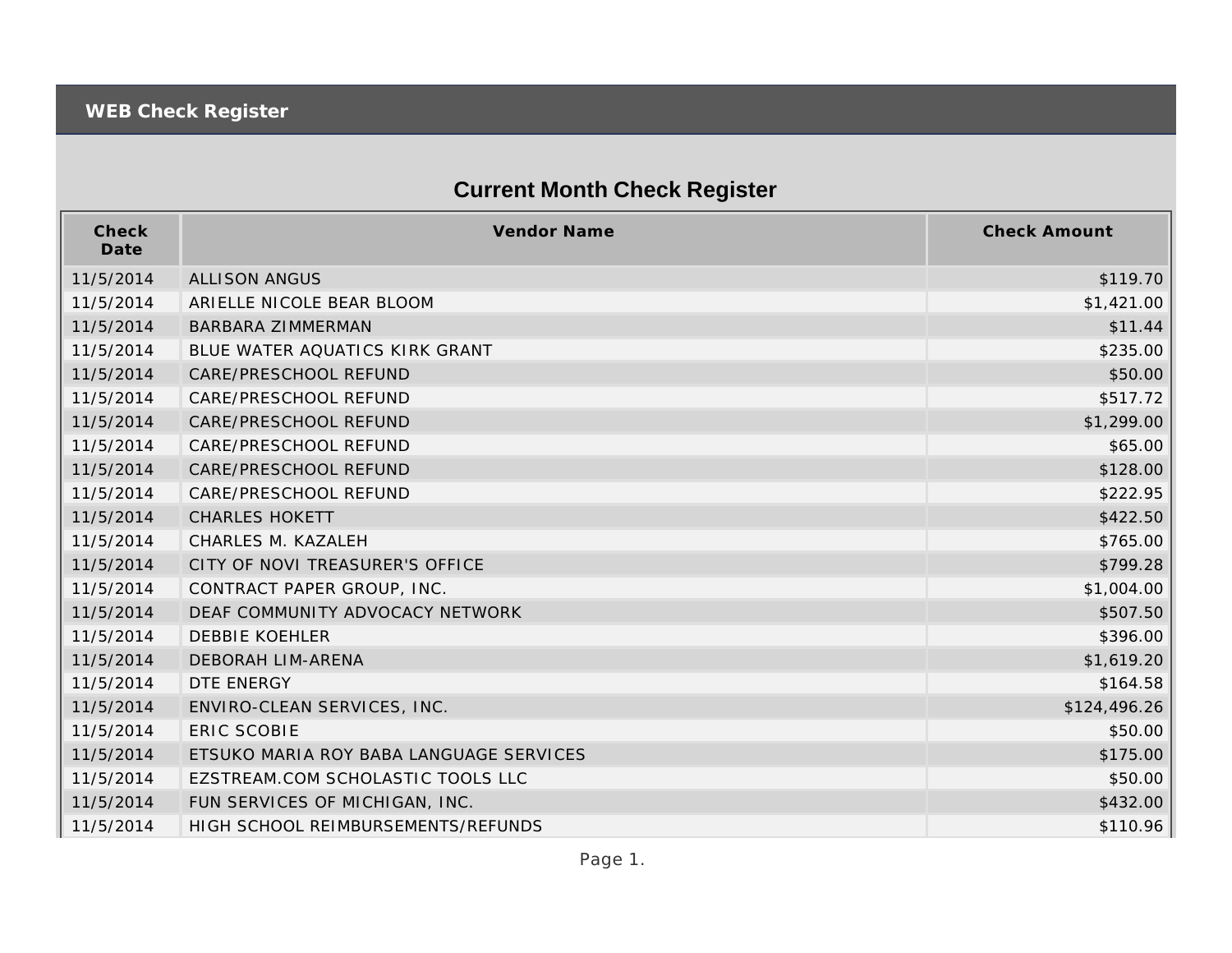| Check<br>Date | Vendor Name                                      | <b>Check Amount</b> |
|---------------|--------------------------------------------------|---------------------|
| 11/5/2014     | HIGH SCHOOL REIMBURSEMENTS/REFUNDS               | \$75.50             |
| 11/5/2014     | JAMES RAMSEY NORTHERN STAR CHARTER-N-TOURS       | \$450.00            |
| 11/5/2014     | JS FRY CONSULTING                                | \$6,021.12          |
| 11/5/2014     | LEISURE UNLIMITED LLC                            | \$434.00            |
| 11/5/2014     | <b>MARQUIS THEATRE</b>                           | \$210.00            |
| 11/5/2014     | MARY ANN DILLON                                  | \$342.00            |
| 11/5/2014     | MATHESON TRI-GAS, INC.                           | \$492.29            |
| 11/5/2014     | MELANIE S. SCHMITT                               | \$720.00            |
| 11/5/2014     | MICHAEL ROSKAMP ARTISTIC ATTITUDES               | \$232.50            |
| 11/5/2014     | <b>NEIL LEVIN</b>                                | \$330.00            |
| 11/5/2014     | NICOLE GUSTAFSON                                 | \$132.68            |
| 11/5/2014     | OAKLAND COUNTY TREASURER                         | \$67,018.98         |
| 11/5/2014     | PEDIATRIC HEALTH CONSULTANTS, INC.               | \$27,244.68         |
| 11/5/2014     | RACHELLE SHAFER                                  | \$24.09             |
| 11/5/2014     | RELIABLE DELIVERY LOGISTICS, INC.                | \$2,018.25          |
| 11/5/2014     | SAFEWAY SHREDDING LLC                            | \$120.00            |
| 11/5/2014     | <b>SARAH LEPHART</b>                             | \$94.44             |
| 11/5/2014     | <b>SENTRY SUPPLY</b>                             | \$585.00            |
| 11/5/2014     | SOUND ENGINEERING, INC.                          | \$178.50            |
| 11/5/2014     | STAPLES ADVANTAGE                                | \$25.37             |
| 11/5/2014     | SZECHUAN EMPIRE NORTH, INC.                      | \$152.00            |
| 11/5/2014     | <b>TIMOTHY STOTLER</b>                           | \$62.72             |
| 11/5/2014     | <b>TODD BEYER</b>                                | \$336.00            |
| 11/5/2014     | UNIVERSITY OF MICHIGAN                           | \$360.00            |
| 11/5/2014     | VILLAGE OAKS REIMB/REFUND                        | \$23.96             |
| 11/5/2014     | WAGEWORKS, INC                                   | \$803.40            |
| 11/5/2014     | NETECH CORP.                                     | \$5,117.79          |
| 11/6/2014     | ANGELA VAUGHAN                                   | \$609.36            |
| 11/6/2014     | ARLENE GUNSBERG                                  | \$180.00            |
| 11/6/2014     | CAPITAL AREA ASSOCIATION OF VOLLEYBALL OFFICIALS | \$75.00             |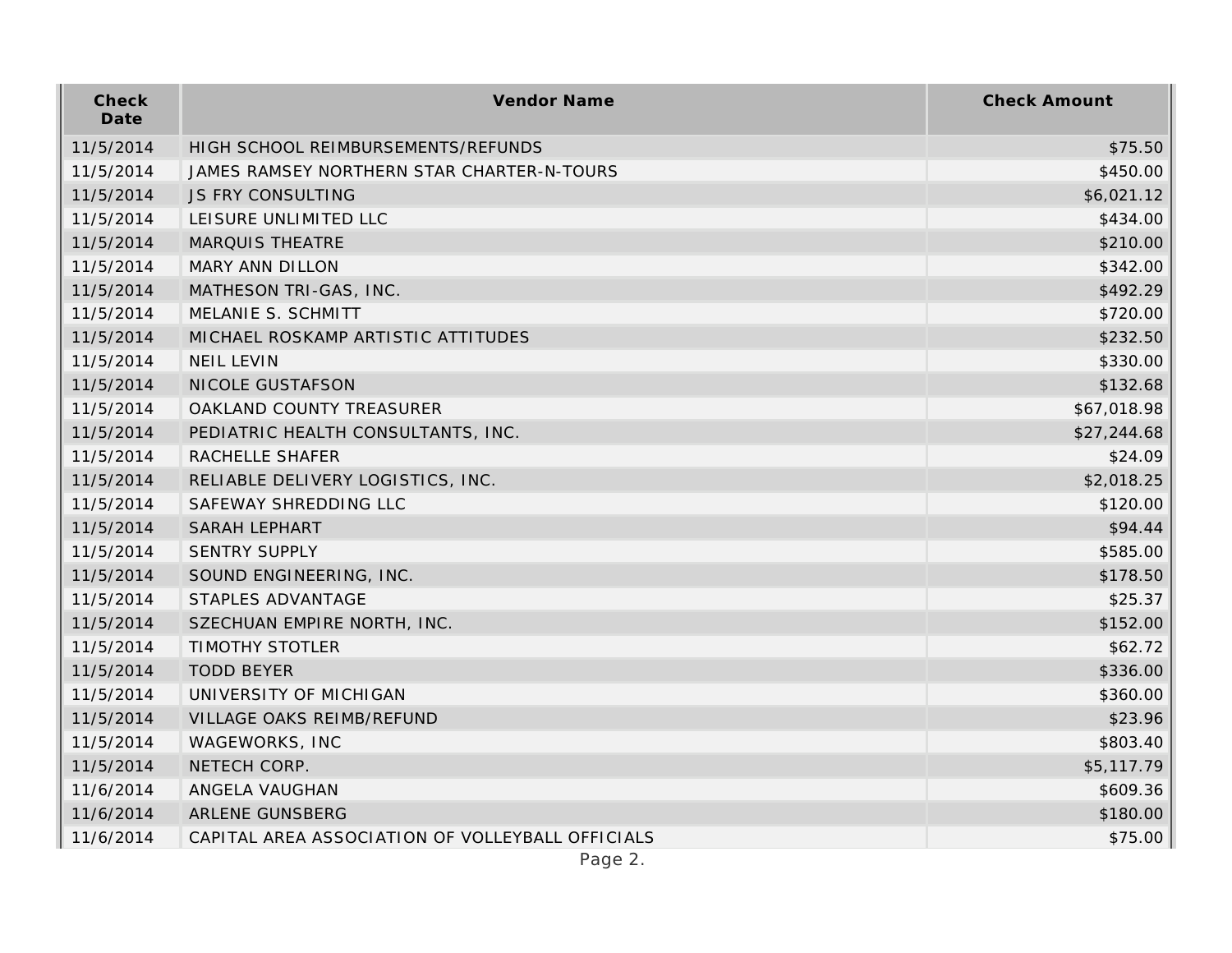| Check<br>Date | Vendor Name                                 | <b>Check Amount</b> |
|---------------|---------------------------------------------|---------------------|
| 11/6/2014     | <b>CHRISTINE SPARLING</b>                   | \$69.00             |
| 11/6/2014     | <b>DIANA STOTLER</b>                        | \$70.03             |
| 11/6/2014     | DISTRICT REIMBURSEMENTS/REFUNDS             | \$45.56             |
| 11/6/2014     | HURON BOOSTER CLUB                          | \$80.00             |
| 11/6/2014     | <b>JESSICA PAIGE STCHUR</b>                 | \$1,080.00          |
| 11/6/2014     | JOHN'S SANITATION, INC.                     | \$255.00            |
| 11/6/2014     | LIGHTMASTERS AND ELECTRICAL SERVICES, LLC   | \$845.50            |
| 11/6/2014     | LITTLE CAESARS PIZZA KITS                   | \$11,157.00         |
| 11/6/2014     | MID-AMERICAN POMPON, INC.                   | \$515.00            |
| 11/6/2014     | ROBERTA ANGELI                              | \$1,200.00          |
| 11/6/2014     | ROSIE M. CHAPMAN                            | \$680.00            |
| 11/6/2014     | SOUTH LYON HIGH SCHOOL SOUTH LYON ATHLETICS | \$495.00            |
| 11/11/2014    | SOUTH LYON HIGH SCHOOL SOUTH LYON ATHLETICS | (\$495.00)          |
| 11/6/2014     | TALKING POINT SPEECH THERAPY, LLC           | \$975.00            |
| 11/6/2014     | THREADWORKS, LTD                            | \$1,720.00          |
| 11/6/2014     | TRICON SECURITY GROUP, LLC                  | \$337.50            |
| 11/10/2014    | ALEXANDER D. VIGH                           | \$62.00             |
| 11/10/2014    | ALEXANDER D. VIGH                           | \$72.00             |
| 11/10/2014    | <b>CRAIG NATT</b>                           | \$72.00             |
| 11/10/2014    | <b>DOUGLAS FLEES</b>                        | \$72.00             |
| 11/10/2014    | ERIC JOHN HOERLE                            | \$62.00             |
| 11/10/2014    | <b>GREGORY SCOTT PATTINSON</b>              | \$62.00             |
| 11/10/2014    | <b>GREGORY SCOTT PATTINSON</b>              | \$62.00             |
| 11/10/2014    | JAMES DONALD GAROFALO                       | \$72.00             |
| 11/10/2014    | <b>KEITH JUNQUIST</b>                       | \$72.00             |
| 11/10/2014    | <b>KEN LAUER</b>                            | \$72.00             |
| 11/10/2014    | <b>KENNETH LANDIS</b>                       | \$72.00             |
| 11/10/2014    | <b>KENNETH LANDIS</b>                       | \$72.00             |
| 11/10/2014    | <b>KENNETH LANDIS</b>                       | \$72.00             |
| 11/10/2014    | <b>KYLE DEPEEL</b>                          | \$62.00             |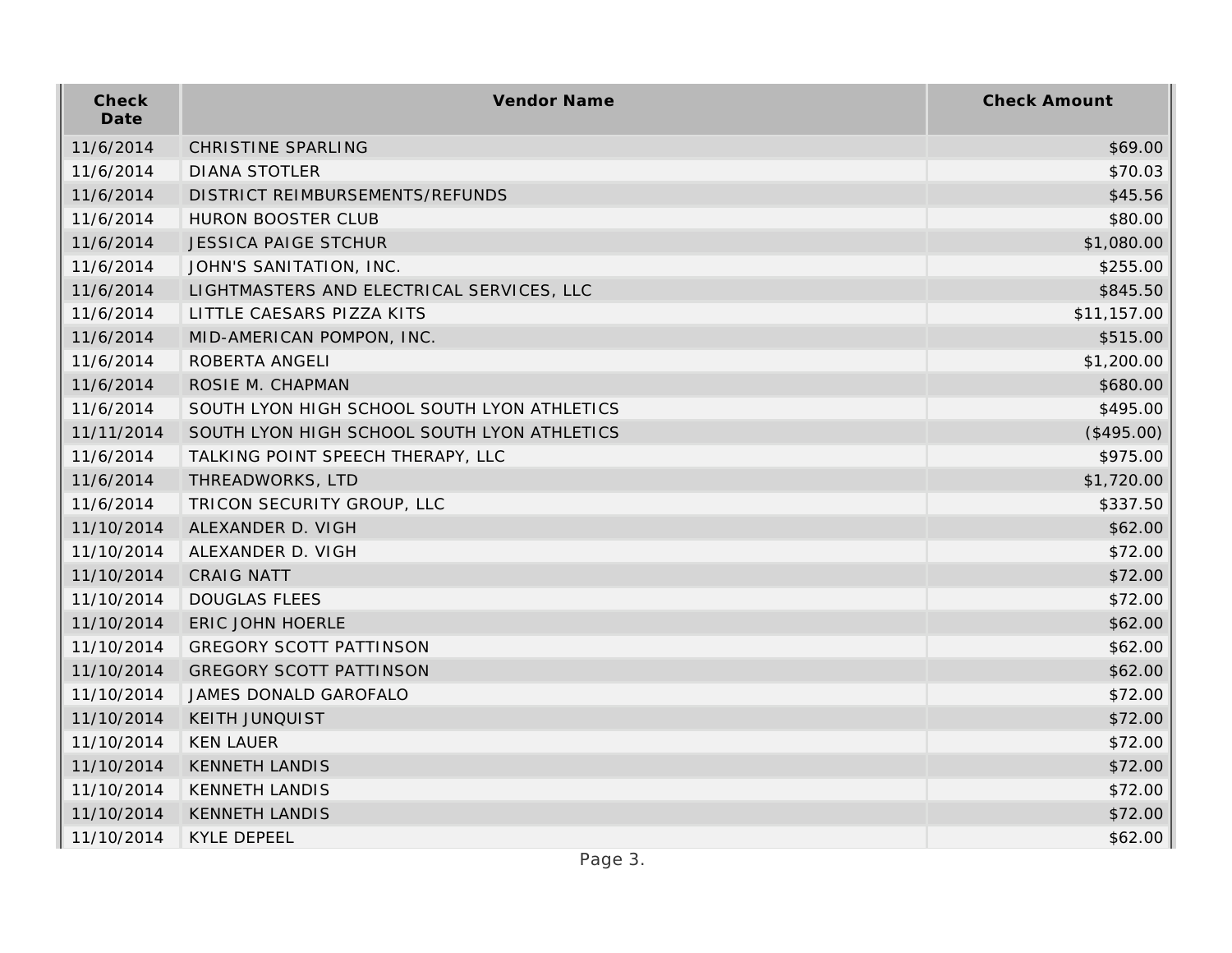| Check<br>Date | Vendor Name                                                                         | <b>Check Amount</b> |
|---------------|-------------------------------------------------------------------------------------|---------------------|
| 11/10/2014    | <b>KYLE DEPEEL</b>                                                                  | \$72.00             |
| 11/10/2014    | <b>KYLE DEPEEL</b>                                                                  | \$62.00             |
| 11/10/2014    | <b>MARK MICHELS</b>                                                                 | \$72.00             |
| 11/10/2014    | <b>MARK MICHELS</b>                                                                 | \$72.00             |
| 11/10/2014    | <b>MATTHEW HILL</b>                                                                 | \$62.00             |
| 11/10/2014    | MATTHEW J. DANA                                                                     | \$72.00             |
| 11/10/2014    | MATTHEW J. DANA                                                                     | \$62.00             |
| 11/10/2014    | <b>RON ANGELL</b>                                                                   | \$72.00             |
| 11/10/2014    | <b>SHAUN DEMERS</b>                                                                 | \$72.00             |
| 11/10/2014    | <b>SHAUN DEMERS</b>                                                                 | \$72.00             |
| 11/10/2014    | DONYA PIZZA NOVI LLC, DBA COTTAGE INN PIZZA                                         | \$787.00            |
| 11/10/2014    | <b>EVER KOLD REFRIGERATION</b>                                                      | \$1,208.00          |
| 11/10/2014    | MR. GAS, INC.                                                                       | \$378.00            |
| 11/10/2014    | NOVI TOWN PIZZA LLC                                                                 | \$1,403.00          |
| 11/10/2014    | A & R REPAIRS BAKER'S KNEAD INC                                                     | \$2,293.00          |
| 11/10/2014    | JOHN DEERE GOVERNMENTAL AND NATIONAL SALES                                          | \$41,334.52         |
| 11/10/2014    | LIVINGSTON POWER COMPANY LLC                                                        | \$43,299.00         |
| 11/10/2014    | NORTHERN FENCE COMPANY                                                              | \$14,840.00         |
| 11/10/2014    | <b>MEFSA</b>                                                                        | \$119.20            |
| 11/10/2014    | MISDU MICHIGAN STATE DISBURSEMENT                                                   | \$2,015.46          |
| 11/10/2014    | PHEAA PENNSYLVANIA HIGHER EDUCATION ASSISTANCE AGENCY                               | \$181.41            |
| 11/10/2014    | TROTT RECOVERY SERVICES, PLLC DOREEN L. HOFFMAN P42231/MELISSA A. LENGERS<br>P75190 | \$445.52            |
| 11/10/2014    | U.S. DEPARTMENT OF EDUCATION STUDENT FINANCIAL ASSISTANCE/COLLECTIONS               | \$446.67            |
| 11/10/2014    | UNITED STATES TREASURY IRS                                                          | \$53.56             |
| 11/10/2014    | <b>UNITED WAY</b>                                                                   | \$75.00             |
| 11/10/2014    | WINDHAM PROFESSIONALS, INC.                                                         | \$484.55            |
| 11/11/2014    | A PARTS WAREHOUSE                                                                   | \$365.82            |
| 11/11/2014    | ABC CAB/AIRTRANS                                                                    | \$1,844.00          |
| 11/11/2014    | AINSLEY SONNTAG                                                                     | \$114.37            |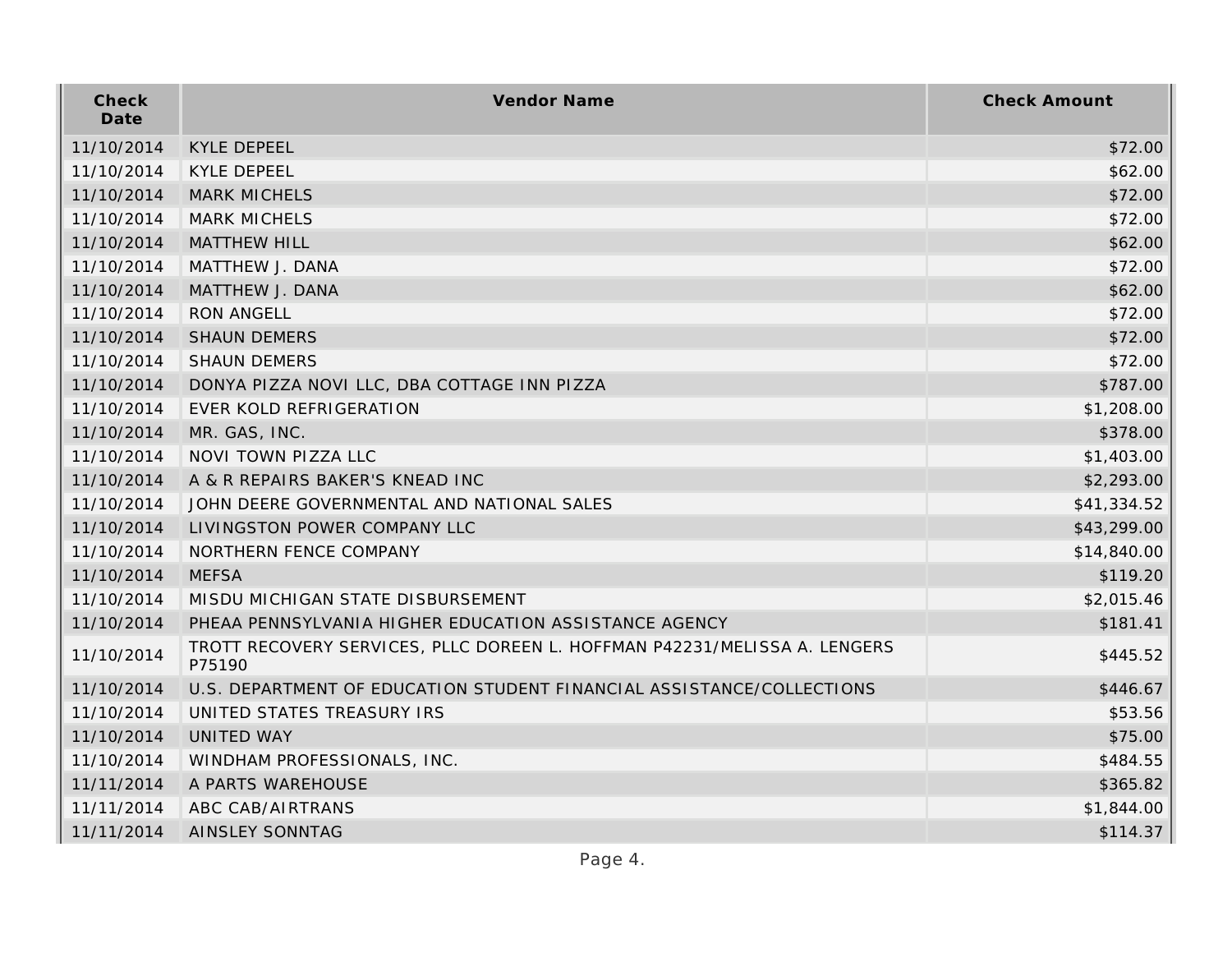| Check<br>Date | Vendor Name                             | <b>Check Amount</b> |
|---------------|-----------------------------------------|---------------------|
| 11/11/2014    | <b>AT&amp;T LONG DISTANCE</b>           | \$459.29            |
| 11/11/2014    | ATHLETIC REIMBURSEMENTS/REFUNDS         | \$41.14             |
| 11/11/2014    | ATHLETIC REIMBURSEMENTS/REFUNDS         | \$367.68            |
| 11/11/2014    | ATHLETIC REIMBURSEMENTS/REFUNDS         | \$50.00             |
| 11/11/2014    | ATHLETIC REIMBURSEMENTS/REFUNDS         | \$100.00            |
| 11/11/2014    | ATHLETIC REIMBURSEMENTS/REFUNDS         | \$495.00            |
| 11/11/2014    | ATHLETIC REIMBURSEMENTS/REFUNDS         | \$280.00            |
| 11/11/2014    | <b>BAKER'S OF MILFORD</b>               | \$1,647.48          |
| 11/11/2014    | BATTLE CREEK AREA MATH & SCIENCE CENTER | \$22.45             |
| 11/11/2014    | <b>BRIAN FOUST</b>                      | \$180.00            |
| 11/11/2014    | <b>BRIGHTON HIGH SCHOOL</b>             | \$183.00            |
| 11/11/2014    | CARLA FAWAZ                             | \$53.40             |
| 11/11/2014    | <b>CAROL SPRYS</b>                      | \$56.08             |
| 11/11/2014    | <b>CARY GRIMM</b>                       | \$88.97             |
| 11/11/2014    | CASSANDRA SCHMITT                       | \$70.05             |
| 11/11/2014    | <b>CATHY CLOKE</b>                      | \$128.49            |
| 11/11/2014    | CDW GOVERNMENT, INC.                    | \$1,634.12          |
| 11/11/2014    | CHRISTINE SPARLING                      | \$150.00            |
| 11/11/2014    | CINTAS CORPORATION #31                  | \$81.15             |
| 11/11/2014    | CONTRACT PAPER GROUP, INC.              | \$1,579.06          |
| 11/11/2014    | DAVE COSMAN                             | \$123.28            |
| 11/11/2014    | <b>DEBBIE KOEHLER</b>                   | \$46.00             |
| 11/11/2014    | DEMCO, INCORPORATED                     | \$4,609.71          |
| 11/11/2014    | DETROIT METRO SKATING COUNCIL           | \$950.00            |
| 11/11/2014    | DIRECT ENERGY BUSINESS, INC.            | \$0.00              |
| 11/11/2014    | DIRECT ENERGY BUSINESS, INC.            | \$52,930.68         |
| 11/11/2014    | DTE ENERGY                              | \$13,054.87         |
| 11/11/2014    | EDWARD KARL GABRYS                      | \$52.50             |
| 11/11/2014    | ETSUKO MARIA ROY BABA LANGUAGE SERVICES | \$100.00            |
| 11/11/2014    | FOLLETT EDUCATIONAL SERVICES            | \$752.52            |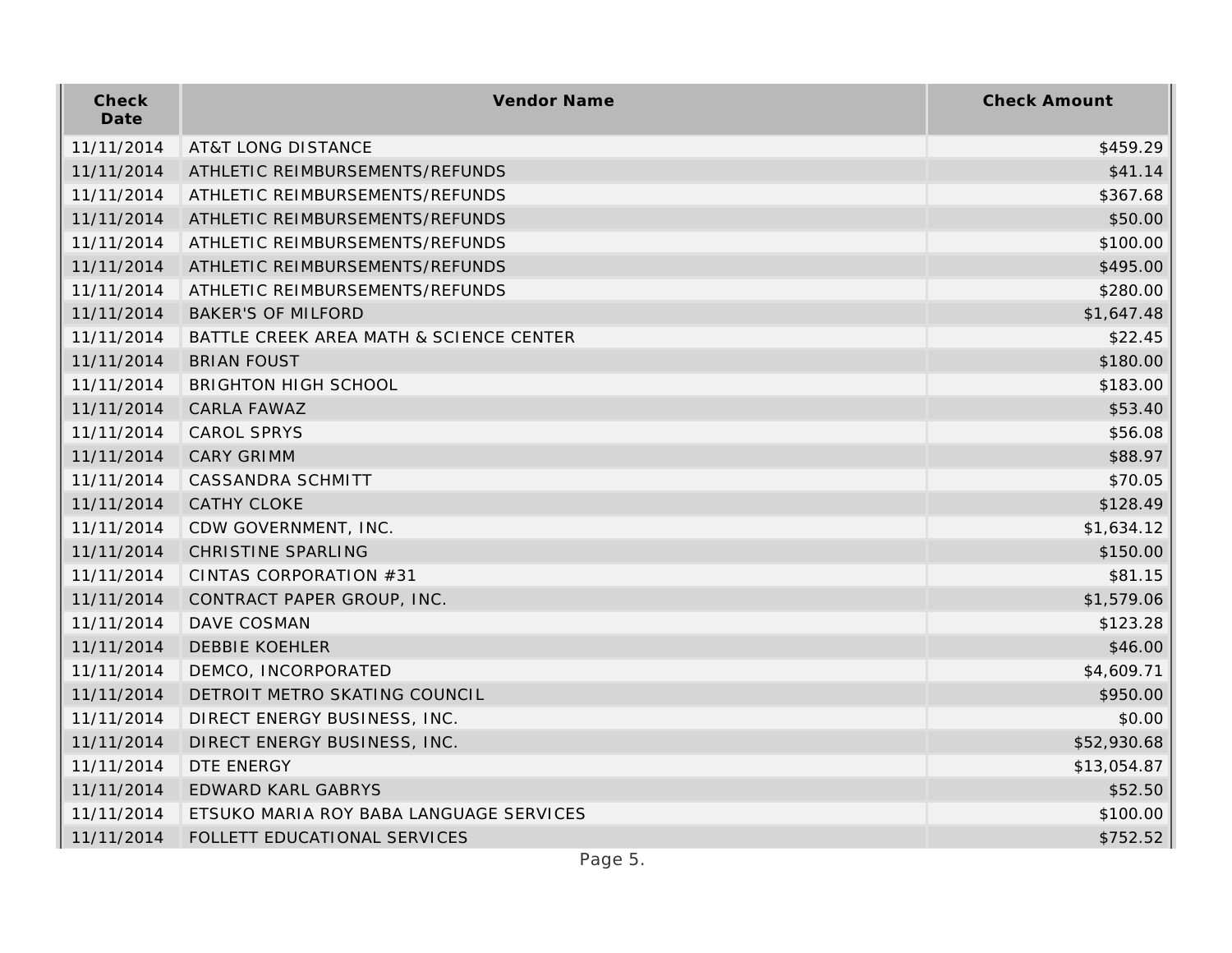| Check<br>Date | Vendor Name                                                    | <b>Check Amount</b> |
|---------------|----------------------------------------------------------------|---------------------|
| 11/11/2014    | FRANKLIN COVEY CLIENT SALES, INC.                              | \$1,500.00          |
| 11/11/2014    | <b>GARY HURST</b>                                              | \$126.00            |
| 11/11/2014    | <b>GREAT LAKE SPORTS</b>                                       | \$868.86            |
| 11/11/2014    | <b>HEATHER MCKAIG</b>                                          | \$3,485.58          |
| 11/11/2014    | HOLLY HIGH SCHOOL ATHLETICS                                    | \$125.00            |
| 11/11/2014    | JACK RIPPER & ASSOCIATES, INC.                                 | \$115.00            |
| 11/11/2014    | <b>JENNIFER SMITH</b>                                          | \$150.00            |
| 11/11/2014    | <b>JODI FORSTER</b>                                            | \$223.41            |
| 11/11/2014    | <b>JUNIOR LIBRARY GUILD</b>                                    | \$1,078.25          |
| 11/11/2014    | <b>KARI CAROTHERS</b>                                          | \$295.00            |
| 11/11/2014    | <b>LAURA PENNYCUFF</b>                                         | \$114.84            |
| 11/11/2014    | <b>LYNN SECORD</b>                                             | \$144.33            |
| 11/11/2014    | LYON OAKS GOLF CLUB                                            | \$518.00            |
| 11/11/2014    | <b>MARY SORENSEN</b>                                           | \$186.99            |
| 11/11/2014    | <b>MATTHEW BURRY</b>                                           | \$295.00            |
| 11/11/2014    | MELISSA ISRAEL                                                 | \$298.82            |
| 11/11/2014    | METRO ATHLETIC OFFICIALS ASSOCIATION                           | \$5,570.00          |
| 11/11/2014    | MICHAEL HEIKKILA                                               | \$79.02             |
| 11/11/2014    | MICHELLE EVANS                                                 | \$136.48            |
| 11/11/2014    | NEW HORIZONS REHABILITATION SERVICES, INC.                     | \$1,050.00          |
| 11/11/2014    | NICK AT NIGHT DJ SERVICE KEITH N. ANDERSON II                  | \$1,399.00          |
| 11/11/2014    | OAKLAND COUNTY HEALTH DIVISION DEPT OF HEALTH & HUMAN SERVICES | \$66.00             |
| 11/11/2014    | OAKLAND COUNTY TRANSITION ASSOCIATION (OCTA)                   | \$40.00             |
| 11/11/2014    | OAKLAND SCHOOLS                                                | \$43.58             |
| 11/11/2014    | ORCHARD HILLS PTO PAYMENT/REIMBURSEMENT                        | \$223.61            |
| 11/11/2014    | ORCHARD HILLS PTO PAYMENT/REIMBURSEMENT                        | \$70.92             |
| 11/11/2014    | ORCHARD HILLS PTO PAYMENT/REIMBURSEMENT                        | \$102.74            |
| 11/11/2014    | ORCHARD HILLS PTO PAYMENT/REIMBURSEMENT                        | \$648.47            |
| 11/11/2014    | <b>PAM POIRIER</b>                                             | \$130.92            |
| 11/11/2014    | RAYMOND G. MARTIN                                              | \$180.00            |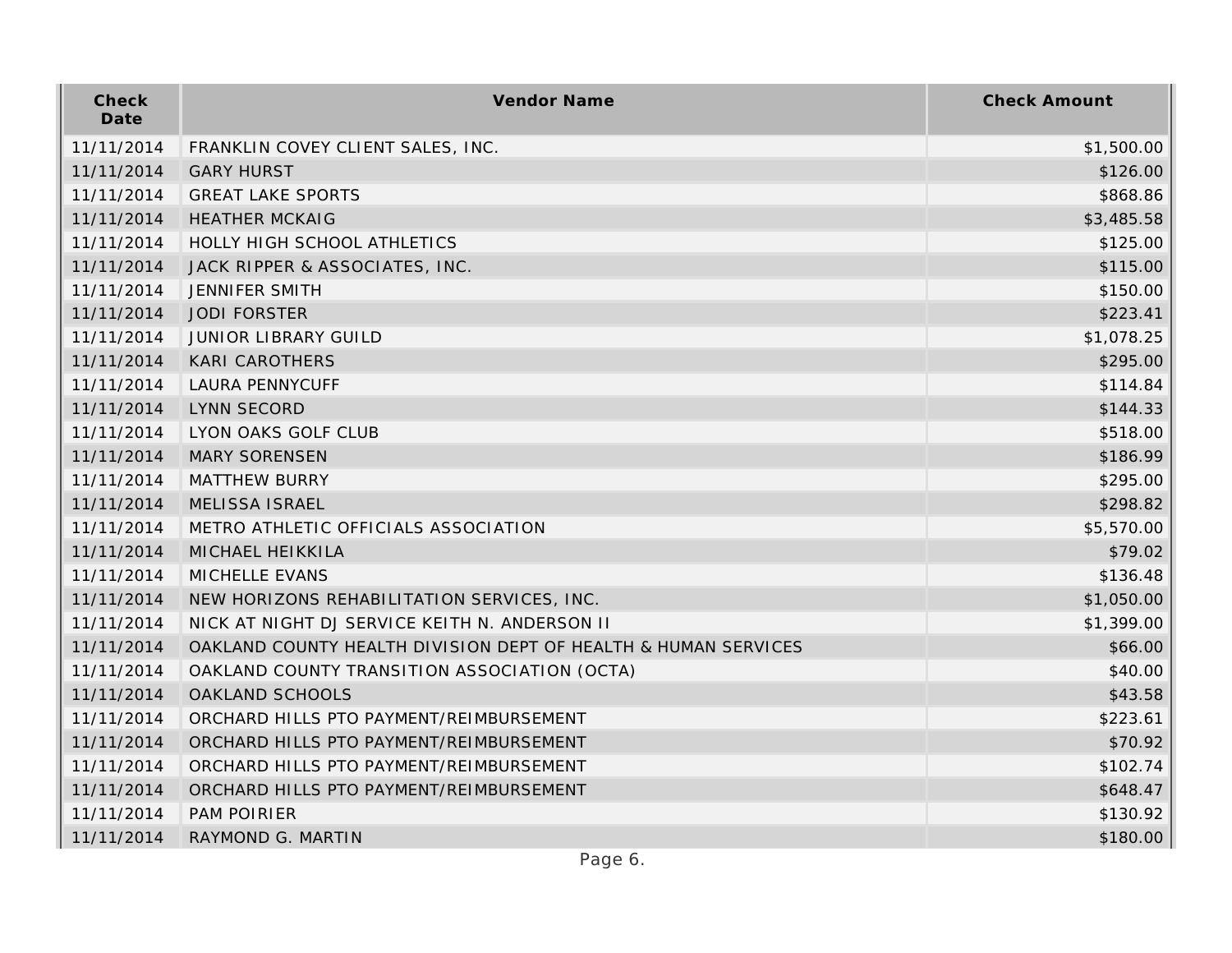| Check<br>Date | Vendor Name                                                       | <b>Check Amount</b> |
|---------------|-------------------------------------------------------------------|---------------------|
| 11/11/2014    | <b>ROBERT SMITH</b>                                               | \$252.40            |
| 11/11/2014    | SBSI SOFTWARE INC.                                                | \$1,167.00          |
| 11/11/2014    | <b>SCHOOLMATE</b>                                                 | \$97.50             |
| 11/11/2014    | SE REIMBURSEMENT/REFUND                                           | \$11.93             |
| 11/11/2014    | STEPHANIE SCHRINER                                                | \$348.43            |
| 11/11/2014    | SUZUKI MYERS & ASSOCIATES, LTD.                                   | \$396.46            |
| 11/11/2014    | TERRENCE E. MADIGAN                                               | \$52.50             |
| 11/11/2014    | THREADWORKS, LTD                                                  | \$2,442.00          |
| 11/11/2014    | <b>TONI SCHERER</b>                                               | \$66.84             |
| 11/11/2014    | UNIVERSITY OF MICHIGAN                                            | \$200.00            |
| 11/11/2014    | V.O.I.C.E. PAYMENT/REIMBURSEMENT                                  | \$225.00            |
| 11/11/2014    | <b>VARSITY SPIRIT FASHIONS</b>                                    | \$560.00            |
| 11/11/2014    | <b>VESCO OIL CORPORATION</b>                                      | \$240.00            |
| 11/11/2014    | W. T. COX SUBSCRIPTIONS, INC                                      | \$634.99            |
| 11/11/2014    | WALLED LAKE CONSOLIDATED SCHOOLS                                  | \$60.00             |
| 11/11/2014    | WATERFORD KETTERING HIGH SCHOOL                                   | \$200.00            |
| 11/20/2014    | A PARTS WAREHOUSE                                                 | \$43.80             |
| 11/20/2014    | ABC CAB/AIRTRANS                                                  | \$2,299.00          |
| 11/20/2014    | ABLE TESTING CO. ROBERT HARVEY                                    | \$120.00            |
| 11/20/2014    | ALL AMERICAN EMBROIDERY                                           | \$2,945.00          |
| 11/20/2014    | ANTHONY J. MINISSALE                                              | \$300.00            |
| 11/20/2014    | ARIELLE NICOLE BEAR BLOOM                                         | \$1,769.00          |
| 11/20/2014    | AT&T                                                              | \$1,752.36          |
| 11/20/2014    | AT&T                                                              | \$62.74             |
| 11/20/2014    | ATHLETIC REIMBURSEMENTS/REFUNDS                                   | \$87.50             |
| 11/20/2014    | ATHLETIC REIMBURSEMENTS/REFUNDS                                   | \$56.06             |
| 11/20/2014    | ATHLETIC REIMBURSEMENTS/REFUNDS                                   | \$175.00            |
| 11/20/2014    | BANK OF UTAH - REFPAY TRUST ACCOUNT C/O REFPAY ACCOUNT 1557391380 | \$25,000.00         |
| 11/20/2014    | <b>BELLE TIRE DISTRIBUTORS</b>                                    | \$1,448.18          |
| 11/20/2014    | <b>BREDA PANTALONE</b>                                            | \$329.47            |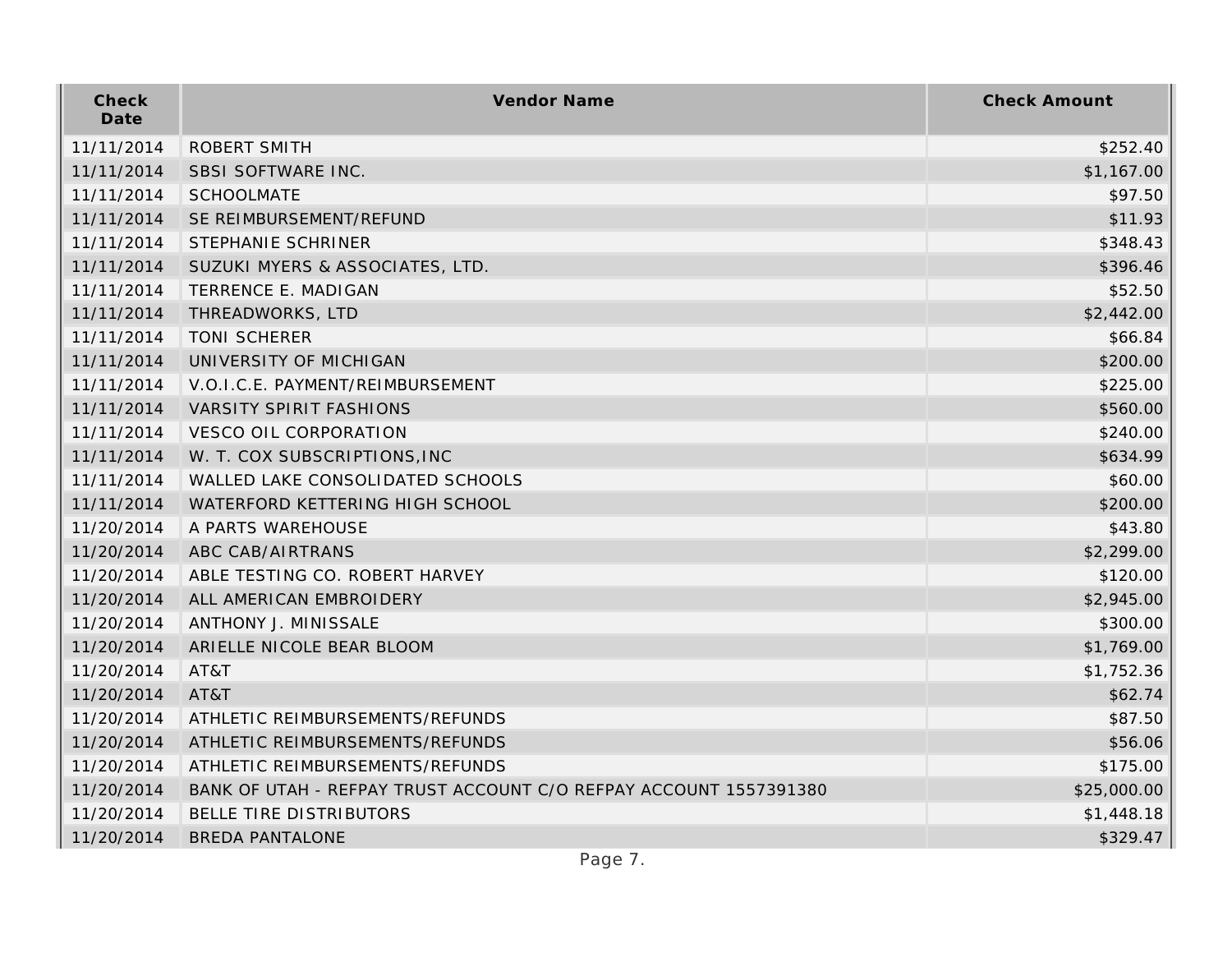| Check<br>Date | Vendor Name                                                     | <b>Check Amount</b> |
|---------------|-----------------------------------------------------------------|---------------------|
| 11/20/2014    | CASSANDRA SCHMITT                                               | \$120.87            |
| 11/20/2014    | <b>CHARLES HOKETT</b>                                           | \$184.17            |
| 11/20/2014    | CHARLES M. KAZALEH                                              | \$345.00            |
| 11/20/2014    | CINTAS CORPORATION #31                                          | \$162.30            |
| 11/20/2014    | CITY OF NOVI WATER & SEWER DEPARTMENT                           | \$0.00              |
| 11/20/2014    | CITY OF NOVI WATER & SEWER DEPARTMENT                           | \$10,690.61         |
| 11/20/2014    | COMPASS GROUP USA, INC. CHARTWELLS DINING SERVICES              | \$0.00              |
| 11/20/2014    | COMPASS GROUP USA, INC. CHARTWELLS DINING SERVICES              | \$128,298.42        |
| 11/20/2014    | CONTRACT PAPER GROUP, INC.                                      | \$3,012.00          |
| 11/20/2014    | COUGAR SALES AND RENTALS, INC.                                  | \$105.00            |
| 11/20/2014    | CRAIG S. ARNOLD DBA MANHATTAN CONCERT PRODUCTIONS               | \$5,200.00          |
| 11/20/2014    | CRISIS PREVENTION INSTITUTE, INC.                               | \$150.00            |
| 11/20/2014    | CROWN PLAZA HOTEL                                               | \$567.10            |
| 11/20/2014    | CRYSTAL FLASH LIMITED PARTNERSHIP OF MICHIGAN DBA CRYSTAL FLASH | \$4,202.08          |
| 11/20/2014    | <b>CUMMINS BRIDGEWAY LLC</b>                                    | \$525.63            |
| 11/20/2014    | DANIEL HADDAD                                                   | \$550.00            |
| 11/20/2014    | DETROIT SCIENCE FOR KIDS, INC. DBA/ MAD SCIENCE OF DETROIT      | \$6,244.00          |
| 11/20/2014    | DONALD J. MASON                                                 | \$490.00            |
| 11/20/2014    | ENVIRO-CLEAN SERVICES, INC.                                     | \$2,968.20          |
| 11/20/2014    | EZSTREAM.COM SCHOLASTIC TOOLS LLC                               | \$50.00             |
| 11/20/2014    | <b>FLASH GLASS</b>                                              | \$95.00             |
| 11/20/2014    | <b>IB SOURCE</b>                                                | \$69.50             |
| 11/20/2014    | <b>IROQUOIS CLUB</b>                                            | \$60.00             |
| 11/20/2014    | J & K DIESEL SUPPLY, INC.                                       | \$790.10            |
| 11/20/2014    | JACKSON TRUCK SERVICE INC.                                      | \$438.00            |
| 11/20/2014    | JENNIFER ANN COTTRILL                                           | \$286.28            |
| 11/20/2014    | JENNIFER MANRIQUEZ THE BILINGUAL FUN CO. LLC                    | \$490.00            |
| 11/20/2014    | <b>JULIE BENNETT</b>                                            | \$373.22            |
| 11/20/2014    | JUNIOR SIX SIGMA LLC BRICKS 4 KIDS                              | \$4,260.00          |
| 11/20/2014    | KEFORD NOVI TOWING INC.                                         | \$190.00            |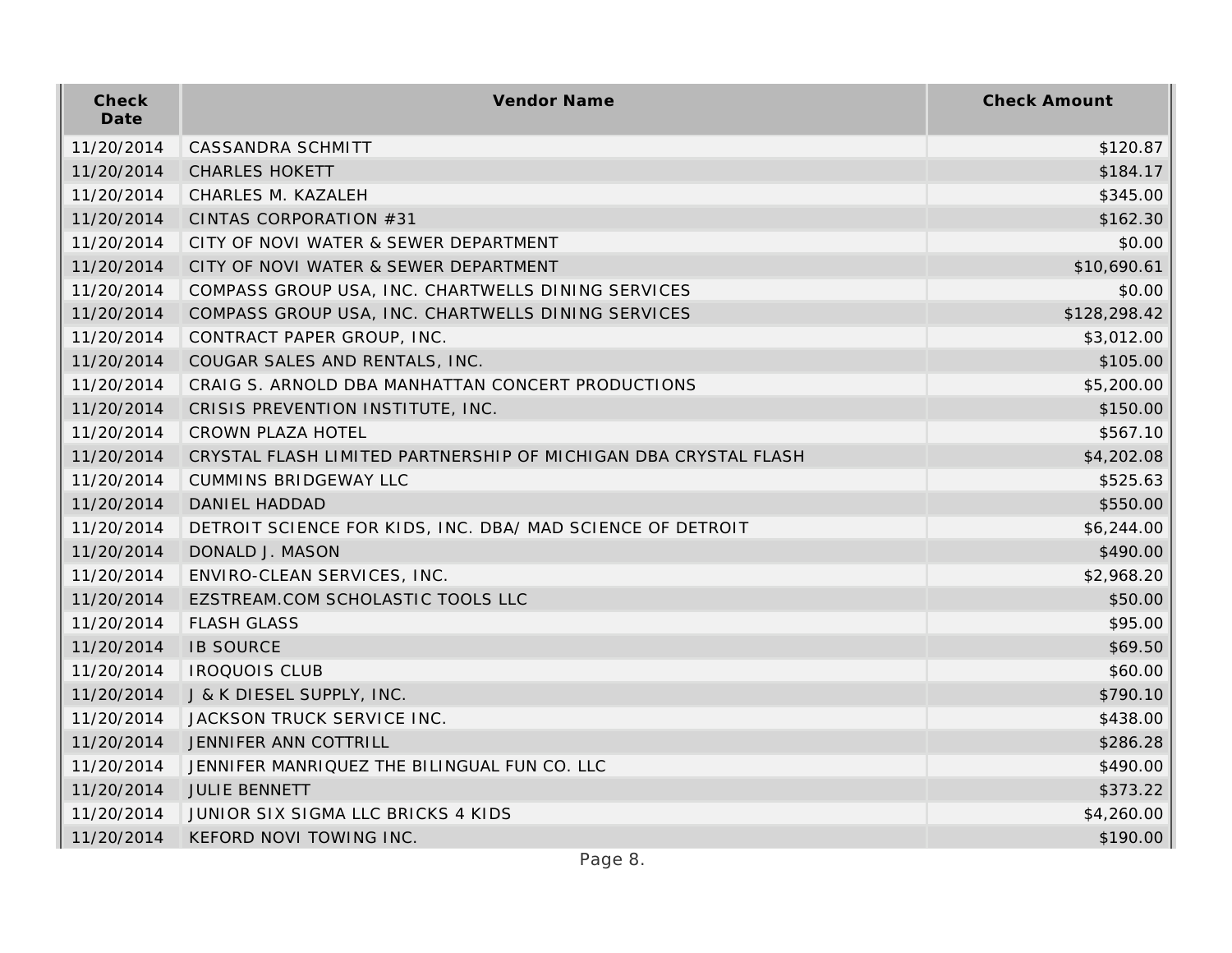| Check<br>Date | Vendor Name                                                 | <b>Check Amount</b> |
|---------------|-------------------------------------------------------------|---------------------|
| 11/20/2014    | KIDS POWER LLC LORI BRANTLEY                                | \$969.50            |
| 11/20/2014    | LAURA A. LLOYD                                              | \$34.72             |
| 11/20/2014    | LAWSON PRODUCTS INC.                                        | \$405.90            |
| 11/20/2014    | LISA CIOLLI                                                 | \$204.75            |
| 11/20/2014    | LIVONIA STEVENSON HIGH SCHOOL                               | \$28.34             |
| 11/20/2014    | <b>LUMA JARJIS</b>                                          | \$27.20             |
| 11/20/2014    | <b>MARC ARONSON</b>                                         | \$2,177.00          |
| 11/20/2014    | MARIE KENNEDY                                               | \$253.50            |
| 11/20/2014    | <b>MARK HADDAD</b>                                          | \$1,200.00          |
| 11/20/2014    | <b>MARSHALL MUSIC</b>                                       | \$0.00              |
| 11/20/2014    | MARSHALL MUSIC                                              | \$599.50            |
| 11/20/2014    | MATHESON TRI-GAS, INC.                                      | \$144.62            |
| 11/20/2014    | MATTHEW BENDER & COMPANY INC. DBA LEXISNEXIS MATTHEW BENDER | \$57.44             |
| 11/20/2014    | MHSAA MICHIGAN H.S. ATHLETIC ASSOC.                         | \$1,802.85          |
| 11/20/2014    | MICHIGAN DEPT OF ENVIRONMENTAL QUALITY - STATE OF MICHIGAN  | \$75.00             |
| 11/20/2014    | NETECH CORP.                                                | \$2,315.52          |
| 11/20/2014    | NEW HORIZONS REHABILITATION SERVICES, INC.                  | \$1,260.00          |
| 11/20/2014    | *OBSERVER & ECCENTRIC (ADS - NOVI NEWS)                     | \$157.20            |
| 11/20/2014    | PATRICIA HAYES FIELD HOCKEY ASSIGNOR                        | \$100.00            |
| 11/20/2014    | PEDIATRIC HEALTH CONSULTANTS, INC.                          | \$27,556.20         |
| 11/20/2014    | PRESS ASSOCIATION, INCOR.                                   | \$290.34            |
| 11/20/2014    | RICOH USA, INC.                                             | \$0.00              |
| 11/20/2014    | RICOH USA, INC.                                             | \$1,992.53          |
| 11/20/2014    | ROBERT ARMSTRONG                                            | \$435.40            |
| 11/20/2014    | ROYAL TRUCK & TRAILER SALES & SERVICE INC.                  | \$566.84            |
| 11/20/2014    | <b>RYAN SMITH</b>                                           | \$1,750.00          |
| 11/20/2014    | <b>SHERRY LUMLEY</b>                                        | \$28.59             |
| 11/20/2014    | START-ALL ENTERPRISES                                       | \$64.08             |
| 11/20/2014    | <b>STATE OF MICHIGAN</b>                                    | \$180.00            |
| 11/20/2014    | <b>STATE OF MICHIGAN</b>                                    | \$180.00            |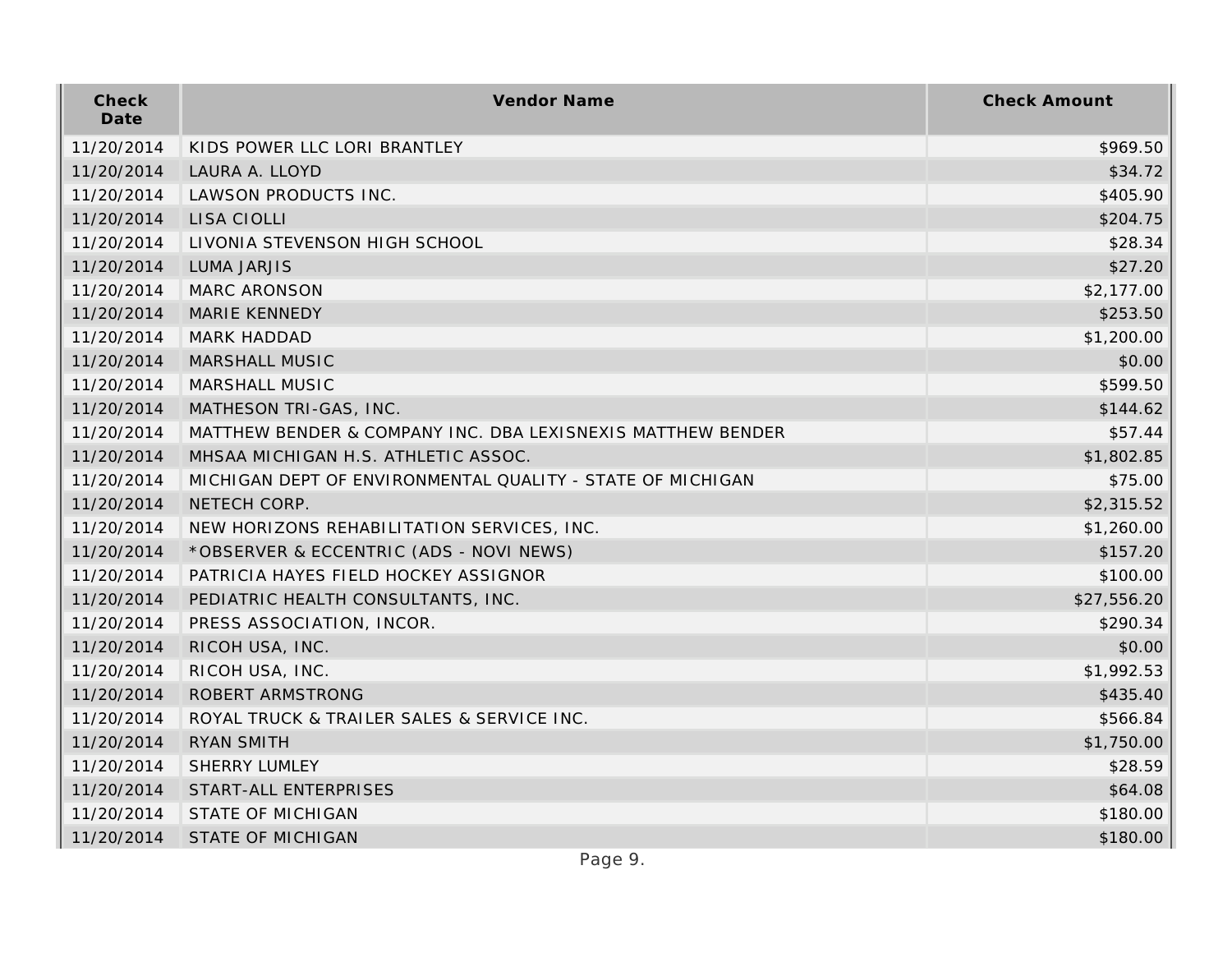| Check<br>Date | Vendor Name                                                                         | <b>Check Amount</b> |
|---------------|-------------------------------------------------------------------------------------|---------------------|
| 11/20/2014    | STEPHANIE SCOBIE                                                                    | \$15.58             |
| 11/20/2014    | THRUN LAW FIRM, P.C.                                                                | \$7,653.56          |
| 11/20/2014    | <b>TIMOTHY STOTLER</b>                                                              | \$34.16             |
| 11/20/2014    | <b>TODD CHRISTIAN WEBER</b>                                                         | \$1,500.00          |
| 11/20/2014    | UNITY SCHOOL BUS PARTS                                                              | \$292.44            |
| 11/20/2014    | US FOODS, INC.                                                                      | \$809.04            |
| 11/20/2014    | <b>VARSITY SPIRIT FASHIONS</b>                                                      | \$4,999.00          |
| 11/20/2014    | WALNUT CREEK COUNTRY CLUB                                                           | \$150.00            |
| 11/20/2014    | WANDA CIANCIO                                                                       | \$392.32            |
| 11/20/2014    | WILLIAM J. MENA                                                                     | \$450.00            |
| 11/20/2014    | WILLIAM RAYMOND TOFILSKI                                                            | \$6,000.00          |
| 11/20/2014    | MICHIGAN SURVEY SPECIALISTS, INC. KEM-TEC LAND SURVEYORS                            | \$1,500.00          |
| 11/20/2014    | THRUN LAW FIRM, P.C.                                                                | \$2,520.00          |
| 11/21/2014    | DEBORAH MARTINEZ                                                                    | \$200.00            |
| 11/21/2014    | DONYA PIZZA NOVI LLC, DBA COTTAGE INN PIZZA                                         | \$636.00            |
| 11/21/2014    | MR. GAS, INC.                                                                       | \$168.00            |
| 11/21/2014    | NOVI TOWN PIZZA LLC                                                                 | \$1,230.50          |
| 11/25/2014    | MISDU MICHIGAN STATE DISBURSEMENT                                                   | \$2,015.46          |
| 11/25/2014    | PHEAA PENNSYLVANIA HIGHER EDUCATION ASSISTANCE AGENCY                               | \$125.44            |
| 11/25/2014    | TROTT RECOVERY SERVICES, PLLC DOREEN L. HOFFMAN P42231/MELISSA A. LENGERS<br>P75190 | \$450.09            |
| 11/25/2014    | U.S. DEPARTMENT OF EDUCATION STUDENT FINANCIAL ASSISTANCE/COLLECTIONS               | \$447.35            |
| 11/25/2014    | <b>UNITED WAY</b>                                                                   | \$75.00             |
| 11/25/2014    | WINDHAM PROFESSIONALS, INC.                                                         | \$491.09            |
| 11/25/2014    | DONYA PIZZA NOVI LLC, DBA COTTAGE INN PIZZA                                         | \$582.00            |
| 11/25/2014    | EVER KOLD REFRIGERATION                                                             | \$320.00            |
| 11/25/2014    | MR. GAS, INC.                                                                       | \$366.00            |
| 11/25/2014    | NOVI TOWN PIZZA LLC                                                                 | \$563.50            |
| 11/25/2014    | ALL AMERICAN EMBROIDERY                                                             | \$797.50            |
| 11/25/2014    | AMY KILGORE                                                                         | \$266.85            |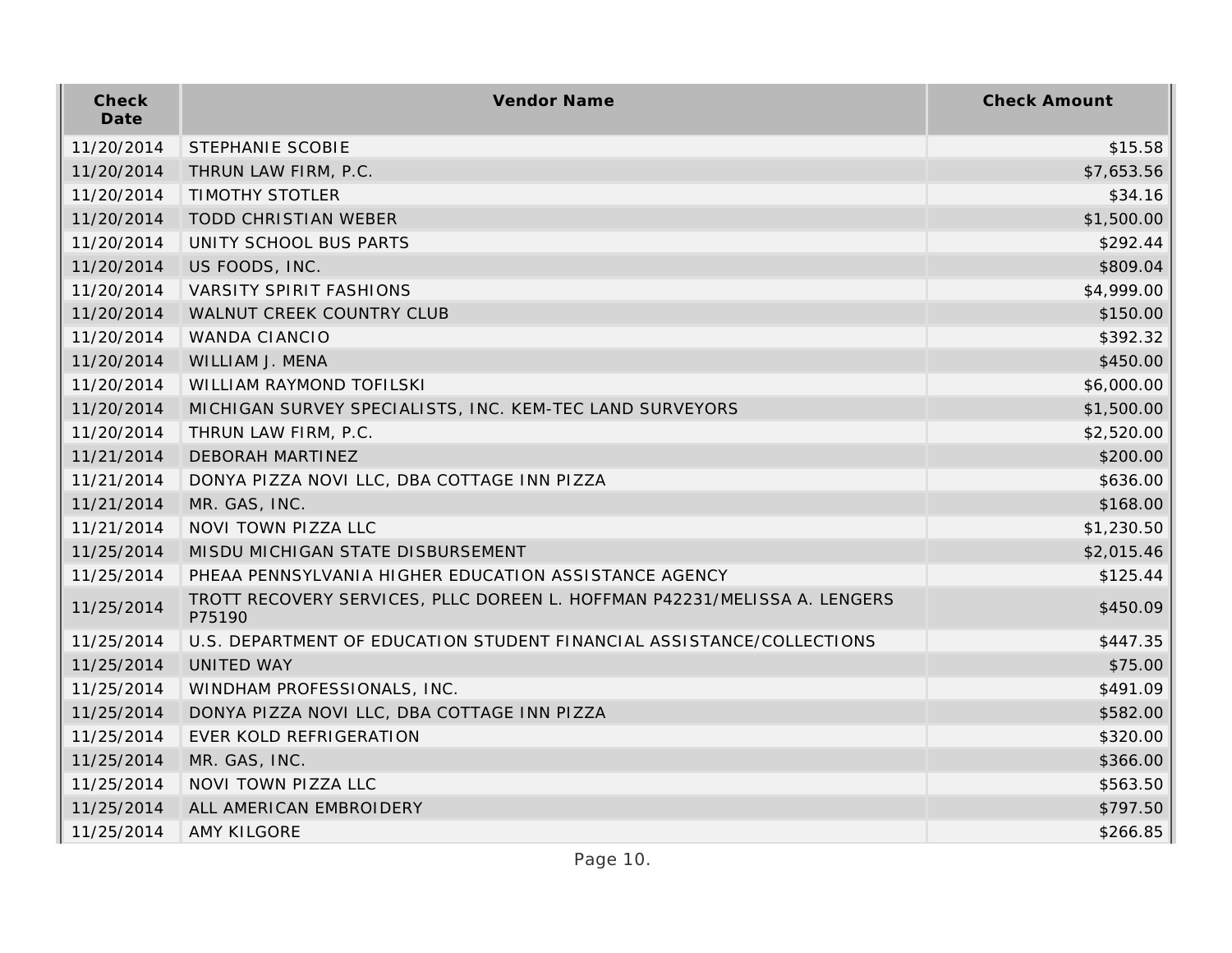| Check<br>Date | Vendor Name                                                     | <b>Check Amount</b> |
|---------------|-----------------------------------------------------------------|---------------------|
| 11/25/2014    | ANDREA ALSPAUGH                                                 | \$33.00             |
| 11/25/2014    | <b>ASHLEY KARINEN</b>                                           | \$132.17            |
| 11/25/2014    | AT&T                                                            | \$1,898.88          |
| 11/25/2014    | ATHLETIC REIMBURSEMENTS/REFUNDS                                 | \$508.31            |
| 11/25/2014    | ATHLETIC REIMBURSEMENTS/REFUNDS                                 | \$45.75             |
| 11/25/2014    | ATHLETIC REIMBURSEMENTS/REFUNDS                                 | \$124.00            |
| 11/25/2014    | ATHLETIC REIMBURSEMENTS/REFUNDS                                 | \$1,530.62          |
| 11/25/2014    | ATHLETIC REIMBURSEMENTS/REFUNDS                                 | \$1,289.36          |
| 11/25/2014    | ATHLETIC REIMBURSEMENTS/REFUNDS                                 | \$233.61            |
| 11/25/2014    | BARBARA MATUSIEWICZ                                             | \$117.42            |
| 11/25/2014    | <b>BAYERL PRODUCTIONS</b>                                       | \$190.00            |
| 11/25/2014    | <b>CARLY MUSA</b>                                               | \$124.95            |
| 11/25/2014    | <b>CARY GRIMM</b>                                               | \$47.84             |
| 11/25/2014    | <b>CHASE KREGER</b>                                             | \$75.00             |
| 11/25/2014    | <b>CHIP MCDONALD</b>                                            | \$424.31            |
| 11/25/2014    | <b>CHRIS TYRPAK</b>                                             | \$77.77             |
| 11/25/2014    | COMPETITION CHEER COACHES ASSOC. OF MICHIGAN CCCAM              | \$125.00            |
| 11/25/2014    | <b>DANIEL TAYLOR</b>                                            | \$547.80            |
| 11/25/2014    | <b>DIANE BACK</b>                                               | \$4,215.17          |
| 11/25/2014    | EXELON CORPORATION CONSTELLATION NEW ENERGY - GAS DIVISION, LLC | \$0.00              |
| 11/25/2014    | EXELON CORPORATION CONSTELLATION NEW ENERGY - GAS DIVISION, LLC | \$18,389.96         |
| 11/25/2014    | FITNESS FINDERS, INC.                                           | \$143.41            |
| 11/25/2014    | <b>FUMIKO CHIRDON</b>                                           | \$10.00             |
| 11/25/2014    | GL GROUP, INC. BOOKSOURCE, INC.                                 | \$906.00            |
| 11/25/2014    | HURON CLINTON METROPOLITAN AUTHORITY                            | \$900.00            |
| 11/25/2014    | <b>JODY PAYNE</b>                                               | \$85.24             |
| 11/25/2014    | <b>JUDY SAUER</b>                                               | \$33.76             |
| 11/25/2014    | <b>KATHERINE ELLIS</b>                                          | \$201.84            |
| 11/25/2014    | KENNETH C. CAMPBELL                                             | \$2,750.00          |
| 11/25/2014    | LADYWOOD HIGH SCHOOL                                            | \$150.00            |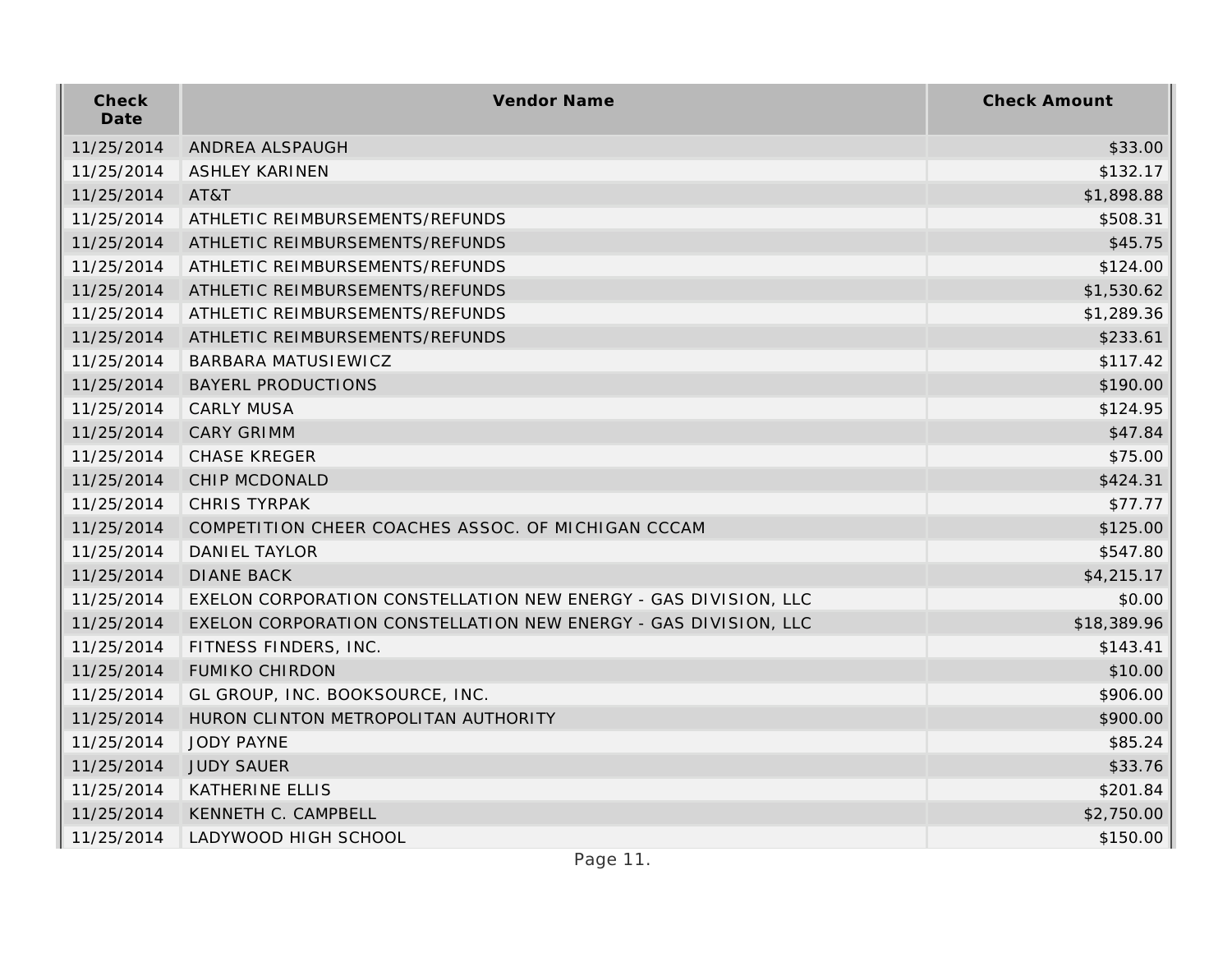| Check<br>Date | Vendor Name                                      | <b>Check Amount</b> |
|---------------|--------------------------------------------------|---------------------|
| 11/25/2014    | LAKELAND HIGH SCHOOL                             | \$85.00             |
| 11/25/2014    | LAKELAND HIGH SCHOOL                             | \$125.00            |
| 11/25/2014    | LAURIE JONES                                     | \$23.93             |
| 11/25/2014    | LISA POLLOCK                                     | \$345.25            |
| 11/25/2014    | LIVE SAFE ACADEMY                                | \$2,880.00          |
| 11/25/2014    | <b>LORI CROAD</b>                                | \$505.56            |
| 11/25/2014    | LYON OAKS GOLF CLUB                              | \$1,684.75          |
| 11/25/2014    | <b>MARSHA REID</b>                               | \$93.45             |
| 11/25/2014    | MEGAN CHAPIN-DUBE                                | \$141.23            |
| 11/25/2014    | NOVI CHAMBER OF COMMERCE                         | \$650.00            |
| 11/25/2014    | NOVI MEADOWS REIMBURSEMENTS/REFUNDS              | \$158.85            |
| 11/25/2014    | OAKLAND ASSOC. OF SCHOOL PERSONNEL ADMINS. OASPA | \$75.00             |
| 11/25/2014    | OAKLAND SCHOOLS                                  | \$225.00            |
| 11/25/2014    | ORCHARD HILLS PTO PAYMENT/REIMBURSEMENT          | \$13.98             |
| 11/25/2014    | PARKVIEW PTO PAYMENT/REIMBURSEMENT               | \$150.15            |
| 11/25/2014    | PARKVIEW PTO PAYMENT/REIMBURSEMENT               | \$484.59            |
| 11/25/2014    | PARKVIEW PTO PAYMENT/REIMBURSEMENT               | \$45.99             |
| 11/25/2014    | PARKVIEW PTO PAYMENT/REIMBURSEMENT               | \$10.56             |
| 11/25/2014    | PARKVIEW REIMB/REFUND                            | \$123.12            |
| 11/25/2014    | PARKVIEW REIMB/REFUND                            | \$193.98            |
| 11/25/2014    | PARKVIEW REIMB/REFUND                            | \$189.54            |
| 11/25/2014    | PARKVIEW REIMB/REFUND                            | \$25.00             |
| 11/25/2014    | PRINTNOLOGY, INC.                                | \$70.00             |
| 11/25/2014    | SAFEWAY SHREDDING LLC                            | \$60.00             |
| 11/25/2014    | SARA CANNISTRARO RUSSELL                         | \$525.00            |
| 11/25/2014    | <b>SCHOLASTIC BOOK FAIRS</b>                     | \$3,361.94          |
| 11/25/2014    | <b>SCHOLASTIC BOOK FAIRS</b>                     | \$6,966.93          |
| 11/25/2014    | SCHOLASTIC INC.                                  | \$93.50             |
| 11/25/2014    | SEG WORKERS COMPENSATION FUND                    | \$12,449.00         |
| 11/25/2014    | SEMSL-ALPINE VALLEY DIVISION ATTN: BEN FISHER    | \$550.00            |